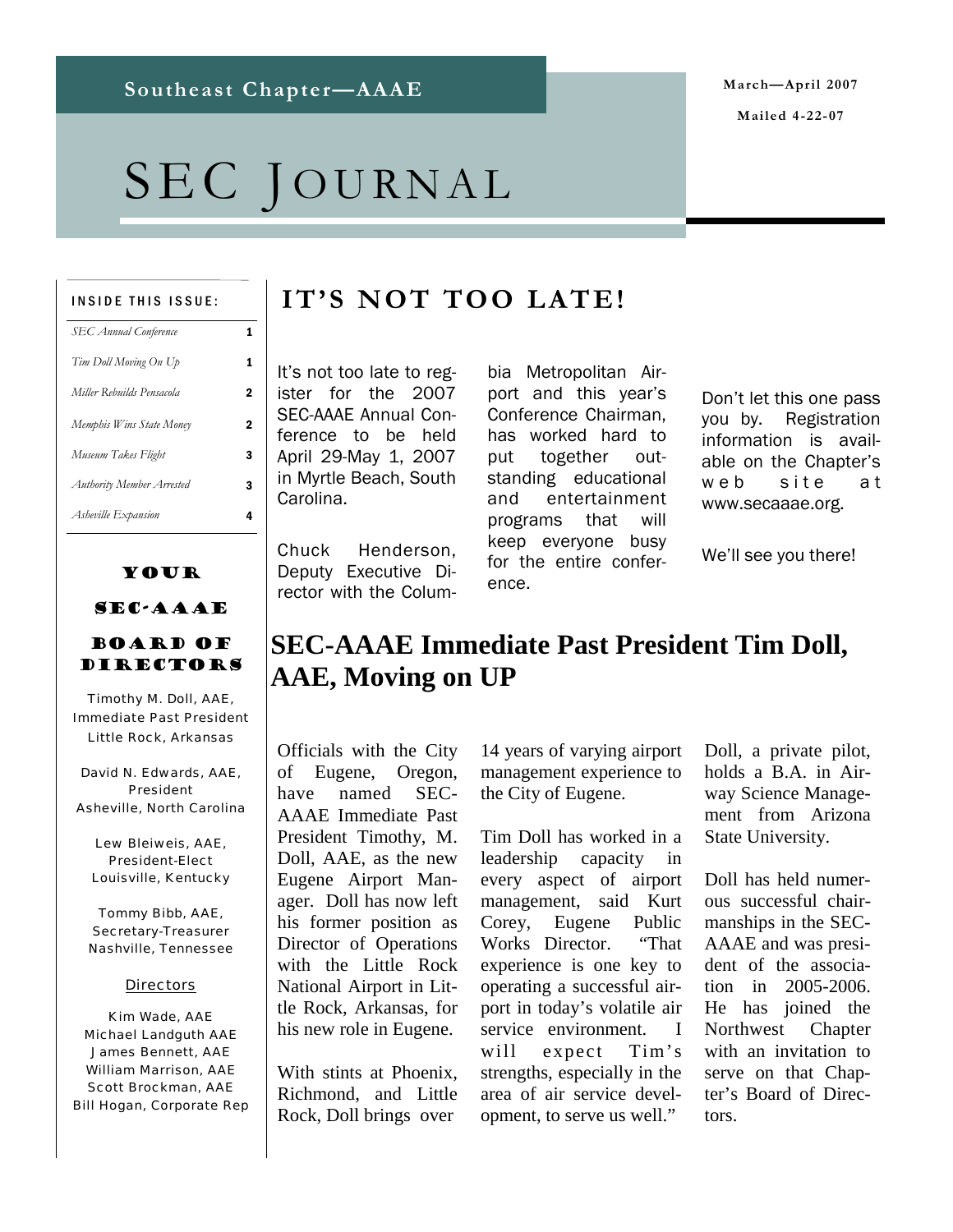# PENSACOLA REGIONAL AIRPORT GROWING

Considering we can remember when Frank Miller, AAE, was still trying to thaw out from his time as an Alaskan airport manager, it doesn't seem possible that he will celebrate his 20th year as manager of the Pensacola Regional Airport in December. To celebrate that milestone, he will oversee a \$100 million terminal expansion project to accommodate the increased passenger activity he helped bring to Pensacola.

For Frank Miller, the expansion is the result of five consecutive years of passenger growth. When Miller took the helm of the airport in late 1987, the airport was struggling with an antiquated terminal, 54 daily flights and barley 600,000 annual passengers. Today, the airport offers 100 flights-a-day and handles 1.6 million passengers annually.

The \$100 million expansion includes runway rehabilitation that is currently in progress. Major improvements to the terminal building include an inline baggage screening system, an additional parking garage and improved rental car facilities. The in-line screening will improve the baggage screening process and remove TSA employees from the airport's airline ticket counter areas. That construction is expected to begin in 2008. By the late third quarter of this year, Miller hopes to be in the bond market and have the funding in place for the projects. Miller has already retained Greenhut Construction to complete the project and as the airport nears actual construction, the agreement with the contractor will guarantee 100 percent of the construction cost.

Miller is also planning to update the airport's master plan in 2008 and an ILS for the east-west runway will be included as part of the planning. Miller estimates the cost of a CAT I ILS to be between \$2.5 and \$3 million. The source of that funding has yet to be determined. If the airport purchases the equipment, it creates the need for the FAA to be reimbursed for its services during design and installation and an agreement for the FAA to maintain the equipment after installation. Cost-benefit is also a consideration. During poor weather conditions this past January, 48% of the flights that were cancelled would have still been missed with the ILS in operation.

Although the airport has experienced five consecutive years of growth, the first quarter of 2007 has been relatively flat. This is of no concern to Miller who has adjusted his marketing strategy and is working with US Airways to have the FAA and the U.S. Department of Transportation approve a petition for non-stop service to Washington, DC. With those changes in place, Miller expects to see additional growth by the end of 2007.

## AIRPORT TO RECEIVE \$32.9 MILLION FROM STATE

Gov. Phil Bredesen has announced that the State of Tennessee will provide aeronautics grants totaling \$32.9 million to Memphis International Airport.

The funds will be dedicated to facility improvements including widening the north service road along with unspecified terminal and taxiway upgrades.

The grants are made available through the state's Aeronautics Division. \$150,00 was also dedicated to Millington Regional Jetport for improvements.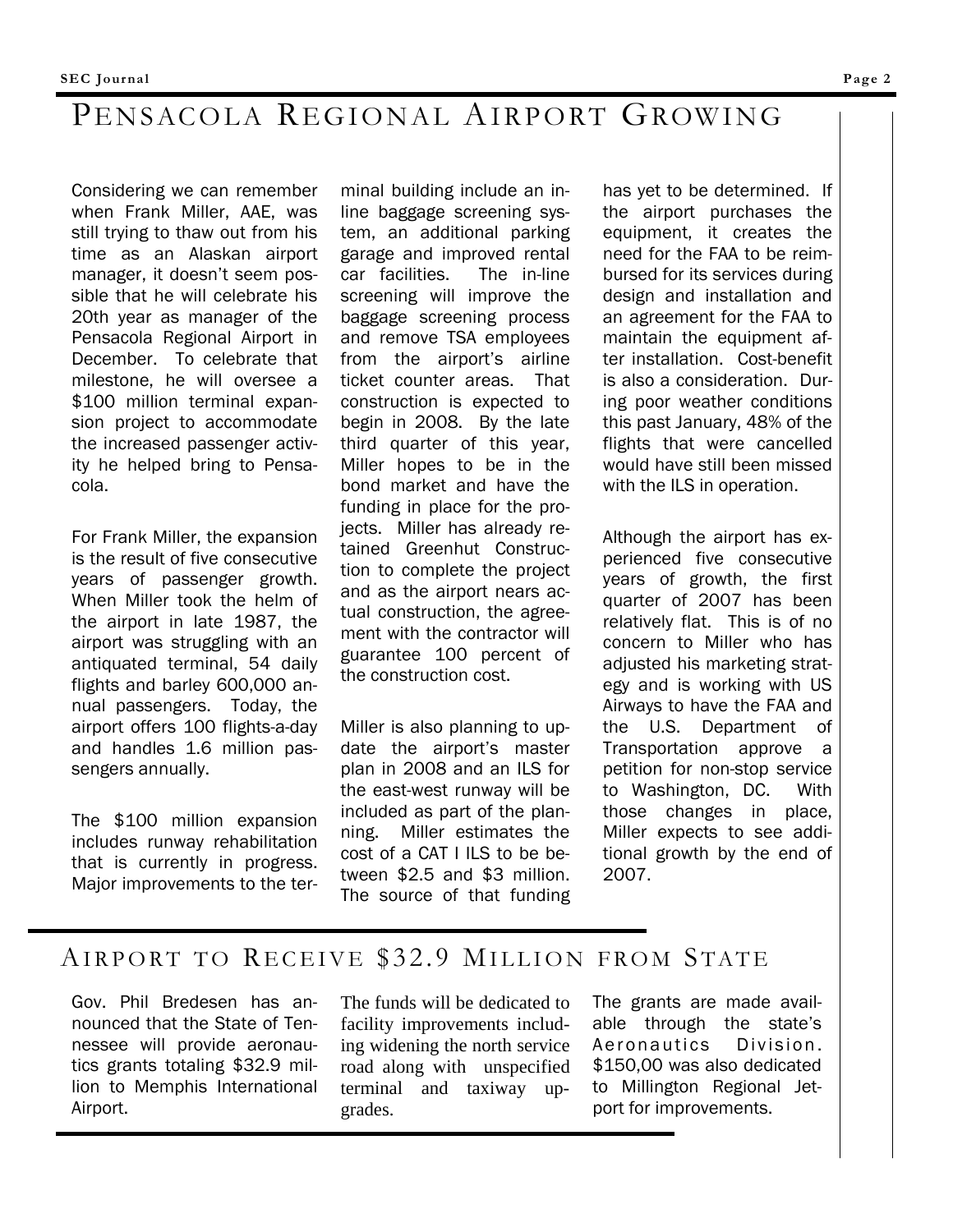# AIRPORT MUSEUM TAKES FLIGHT

An \$80,000 aviation museum planned for the Eastern West Virginia Regional Airport many have never taken flight if it were no for one black-and-white photograph.

"This is really what got me started in airport history," Bart Rogers said recently as he showed off a copy of the photo scanned into his laptop computer. The photo dates back to 1943 and contains a mix of men in uniforms and suits and ties. Those pictured are the founders of the area's Civil Air Patrol. Rogers was given a copy of the photo years ago and he set out on a quest to identify each man in the photograph. Most of the men were readily identified, but three remained a mystery and Rogers could not rest until he knew their names. In time, Rogers learned one of the three was a professor and the other two were a father and son duo.

Rogers, a former Navy pilot, said he found something else during his quest as well. He became consumed with a passion for aeronautics history at the Eastern West Virginia Regional Airport. His search for knowledge on the subject continued through the years and persists today as he works on a museum under construction at the airport. The exhibits are expected to open in the airport's terminal building by late summer.

Rogers started working on the museum in late 2006. Once completed, he expects it to contain eight panels, each nearly eight-feet by three-feet in size. The panels will explain the airports history from its beginnings to World War II.

Along with the narrative, several artifacts will be preserved in the museum including a pro-

peller signed by General Billy Mitchell along with an interactive exhibit that will let visitors view photos from the airport's early days.

"The airport has a wonderful history, which was almost lost," Rogers said.

The airport began life as a small landing strip in the early 1920's. Most fliers used a different airport on the other side of town, but that changed in 1923 when Air Force Major General St. Clair Streett landed at then Shepherd Field and the fledgling airport was officially born. Streett was known for his part in the first flight to Alaska.

By the 1930's commercial flights were utilizing the facility.

## Former Airport Authority Member Jailed

A Shreveport businessman and former Shreveport Airport Authority board member has been booked into the Caddo Correctional Center on felony theft charges.

William Howard Malpass, 58, faces one count of theft of more than \$1,000 according to Caddo District Court records.

Investigators say a local man who is mentally ill paid Malpass about \$50,000 to prevent some type of radio signals from entering his home, according to Caddo District Attorney Paul Carmouche. The man believed the radio signals were interfering with his mind, Carmouche said.

Malpass "took advantage of that situation," the district attorney said.

A grand jury recently indited

Malpass on the theft charge. Malpass turned himself in and was later released on a \$10,184 bond, according to booking records.

Malpass, who works as a private investigator, has been the subject of police scrutiny before. He was arrested in 2005 for making harassing telephone calls to a female acquaintance.